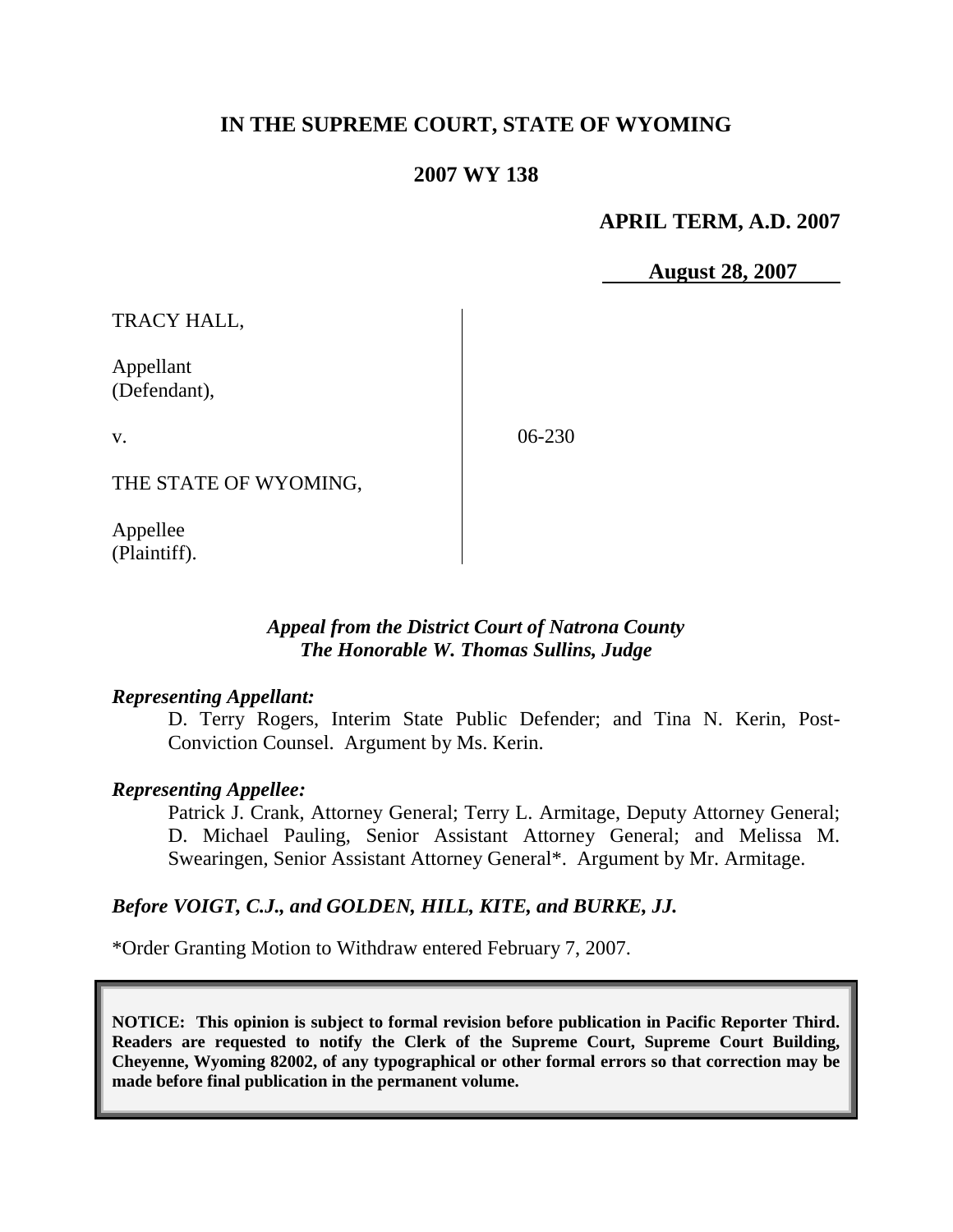### **VOIGT, Chief Justice.**

[¶1] Appellant, Tracy Hall, entered a conditional guilty plea (contingent on the outcome of this appeal) to a single felony count of possession of methamphetamine under Wyo. Stat. Ann. § 35-7-1031 (Michie Supp. 1998). She contests the district court's denial of her pretrial motion to suppress certain evidence.

#### **ISSUE**

[¶2] Did the district court abuse its discretion when it refused to suppress drugs confiscated from Appellant during a pat-down search preceding her incarceration in the county jail, where Appellant was arrested pursuant to a legitimate traffic stop, but where the officer"s first observation of Appellant was precipitated by knowledge gained from a wiretap later discovered to be illegal?

# **FACTS<sup>1</sup>**

[¶3] In 1998, federal, state, and local law enforcement agencies were involved in an undercover drug operation involving multiple wiretaps and other monitoring activities. It was later discovered that the Wyoming Communication Interception Act, Wyo. Stat. Ann. §§ 7-3-601 through 7-3-611 (LexisNexis 2000) (repealed 2001), the statutes under which the wiretaps used in the investigation were authorized, had expired long before the investigation began,<sup>2</sup> rendering those wiretaps illegal. On November 13, 1998, a female named Tracy (Appellant's first name) called one of the monitored phone numbers and arranged to purchase methamphetamine from one of the suspects being watched by law enforcement. Law enforcement officers observed Appellant's car arrive at the location agreed upon for the purchase. The suspect, who had earlier agreed to sell "Tracy" drugs on the phone, entered the car. A few moments later, the suspect exited the car and Appellant drove away. Officers in charge of the operation contacted Casper police officer Weischedel and requested that he identify the driver of the vehicle, believed to be a female named Tracy.

[¶4] Officer Weischedel followed Appellant"s vehicle and ran her plates for information. Upon being informed that the plates on the Appellant"s truck did not match the vehicle, the officer pulled Appellant over and requested her license, registration, and proof of insurance. Appellant was unable to produce proof of insurance on the vehicle

 $\overline{a}$ 

<sup>&</sup>lt;sup>1</sup> The parties stipulated to the relevant facts at the district court level.

<sup>&</sup>lt;sup>2</sup> Apparently the Act had a sunset date of July 1, 1995, which was omitted in the original publication. This oversight resulted in continued publication and use of the Act through 2000, when the omission was finally discovered. The Act was reauthorized in 2001, but the wiretap authorizations granted in the interim were obtained without statutory authority.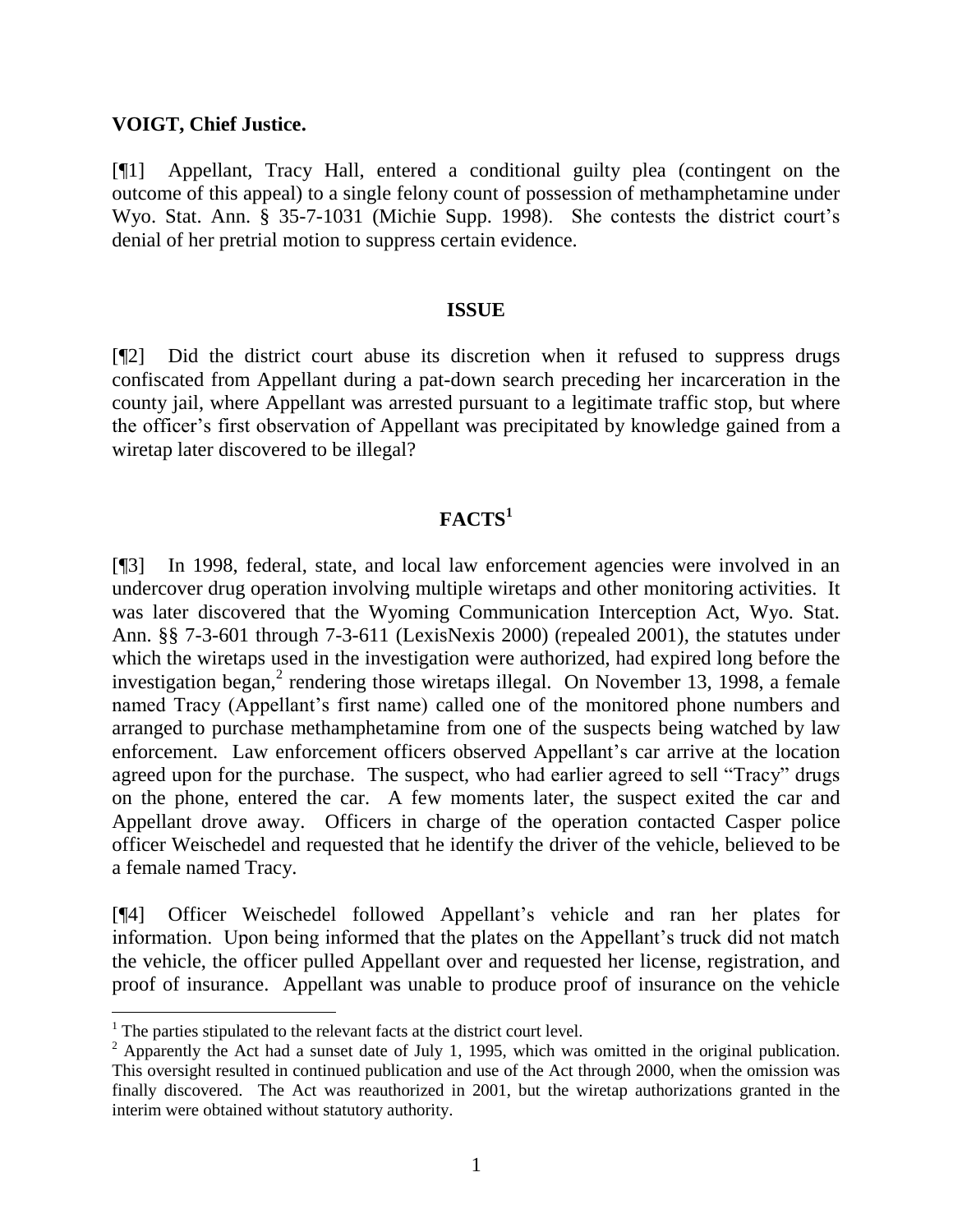she was driving, and her driver"s license was under suspension. Officer Weischedel followed department procedure and arrested Appellant for driving under a suspended license. Appellant was transported to the detention center and patted down during booking. A bag containing methamphetamine was found in her sock. Appellant was charged with possession of methamphetamine and pled guilty. She was sentenced to 36-60 months in prison, and completed her sentence, serving a combination of probation, incarceration, and parole. In 2001, Appellant filed a petition for post-conviction relief based on the discovery that the wiretap under which her call was intercepted was illegal. In 2005, that petition was granted and Appellant was allowed to withdraw her 1999 guilty plea. She sought suppression of the drugs discovered on her person pursuant to her arrest, but her motion to suppress was denied. Appellant then pled guilty again, conditional on the outcome of this timely appeal of the district court's denial of her motion to suppress.

### **STANDARD OF REVIEW**

[¶5] In general, evidentiary rulings of a district court are not disturbed on appeal unless a clear abuse of discretion is demonstrated. . . . Since the district court conducts the hearing on the motion to suppress and has the opportunity to: assess the credibility of the witnesses; the weight given the evidence; and make the necessary inferences, deductions and conclusions, evidence is viewed in the light most favorable to the district court"s determination.

*Wilson v. State*, 874 P.2d 215, 218 (Wyo. 1994) (citation omitted). "We will not disturb the factual findings of a district court in determining a motion to suppress unless the findings are clearly erroneous." *Fertig v. State*, 2006 WY 148, ¶ 8, 146 P.3d 492, 495 (Wyo. 2006) (citation omitted).

### **DISCUSSION**

[¶6] Both parties agree that the original wiretap in this case was illegal. There is also no debate as to the propriety of the search conducted on Appellant at the detention facility. The sole question here relates to the applicability of the fruit of the poisonous tree doctrine and the exclusionary rule to these facts.

[¶7] When law enforcement obtains evidence through unlawful search or seizure, that evidence is inadmissible against the victim of the unlawful action. *Wong Sun v. United States*, 371 U.S. 471, 484, 83 S.Ct. 407, 416, 9 L.Ed.2d 441 (1963). This long-standing remedy for the accused is necessary to give effect to the fundamental protections against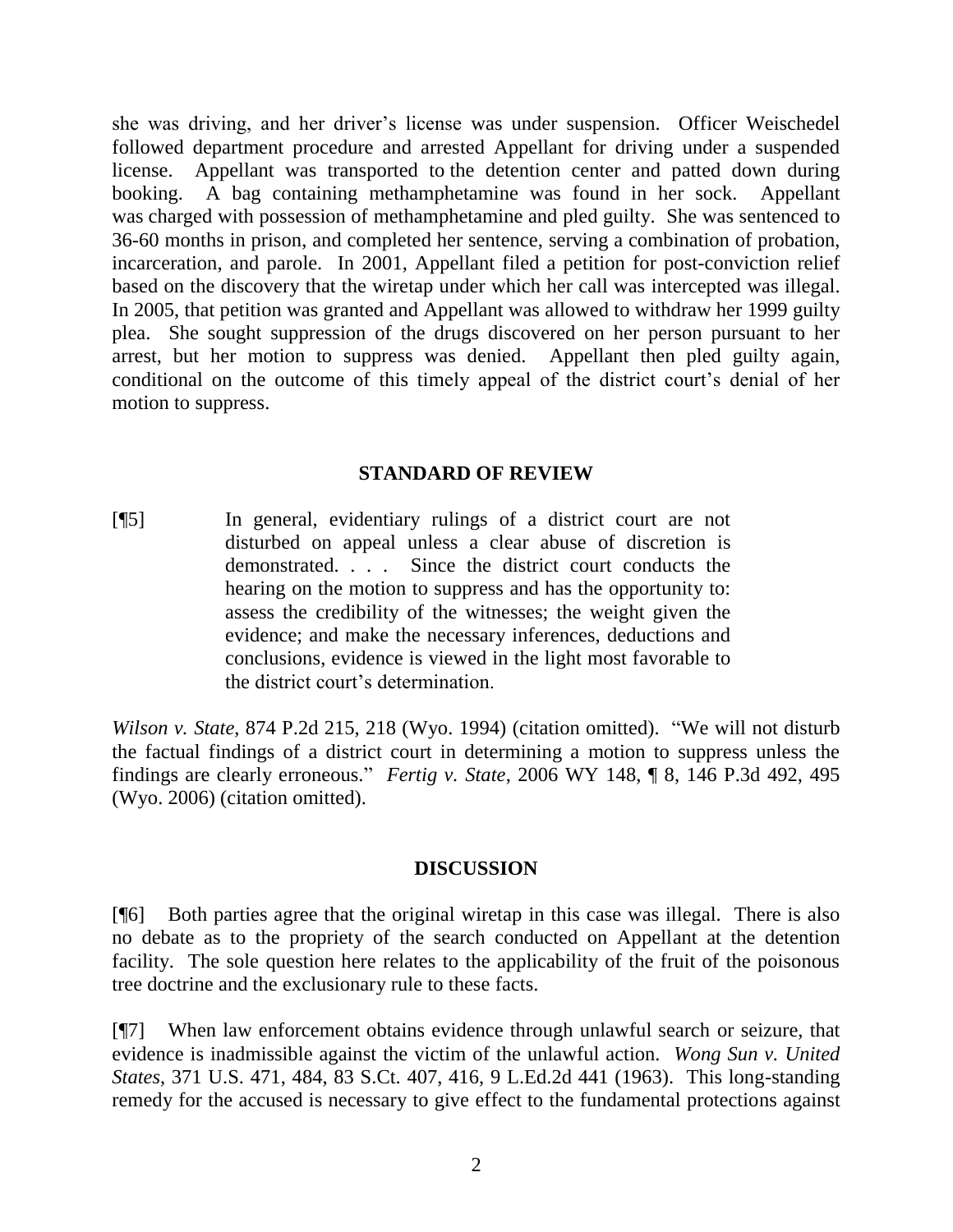unreasonable search and seizure. *Id*. "[I]f the initial search is held improper, not only the evidence obtained by such search but everything which becomes accessible to the prosecution by reason of the initial search would be inadmissible as "a fruit of the poisonous tree."" *Brown v. State*, 738 P.2d 1092, 1097 (Wyo. 1987) (quoting *Goddard v. State*, 481 P.2d 343, 345 (Wyo. 1971)). However, "this does not mean that the facts thus obtained become sacred and inaccessible." *Wong Sun*, 371 U.S. at 485, 83 S.Ct. at 416.

> We need not hold that all evidence is "fruit of the poisonous tree" simply because it would not have come to light but for the illegal actions of the police. Rather, the more apt question in such a case is "whether, granting establishment of the primary illegality, the evidence to which instant objection is made has been come at by exploitation of that illegality or instead by means sufficiently distinguishable to be purged of the primary taint."

*Id.* at 487-88, 83 S.Ct. at 417 (citation omitted).

"[T]he derivative taint of illegal activity does not extend to the ends of the earth but only until it is dissipated by an intervening event." *United States v. Giordano*, 416 U.S. 505, 554, 94 S.Ct. 1820, 1845, 40 L.Ed.2d 341 (1974) (Powell, J., concurring in part and dissenting in part).

[¶8] In *Segura v. United States*, 468 U.S. 796, 104 S.Ct. 3380, 82 L.Ed.2d 599 (1984), the United States Supreme Court found that the operative question was "whether the challenged evidence was "come at by exploitation of [the initial] illegality or instead by means sufficiently distinguishable to be purged of the primary taint."" *Id.* at 804-05, 104 S.Ct. at 3385 (quoting *Wong Sun*, 371 U.S. at 488, 83 S.Ct. at 417). *Segura* involved an improper warrantless entry followed by a second entry supported by a warrant. *Id.* at 799, 104 S.Ct. at 3382. In order to determine whether the warrant was tainted by the illegal entry, the Court analyzed the warrant and found that "[n]o information obtained during the initial entry or occupation of the apartment was needed or used by the agents to secure the warrant" and that the evidence in question "was the product of that search, wholly unrelated to the prior entry." *Id.* at 814, 104 S.Ct. at 3390.

[¶9] In Appellant"s case, the trial court excluded all evidence directly related to the wiretap, including any photographs, video, and voice recordings of the Appellant that existed because of the illegal monitoring. The court determined that those items were obtained as a direct result of the illegal wiretap and, as such, were fruit of the poisonous tree. The only evidence at issue here is the drug evidence found on Appellant"s person during her booking for driving under suspension. It is true that the officer was in the area where the traffic stop occurred on specific instructions to observe Appellant based on information gained through an illegal wiretap. However, eliminating any information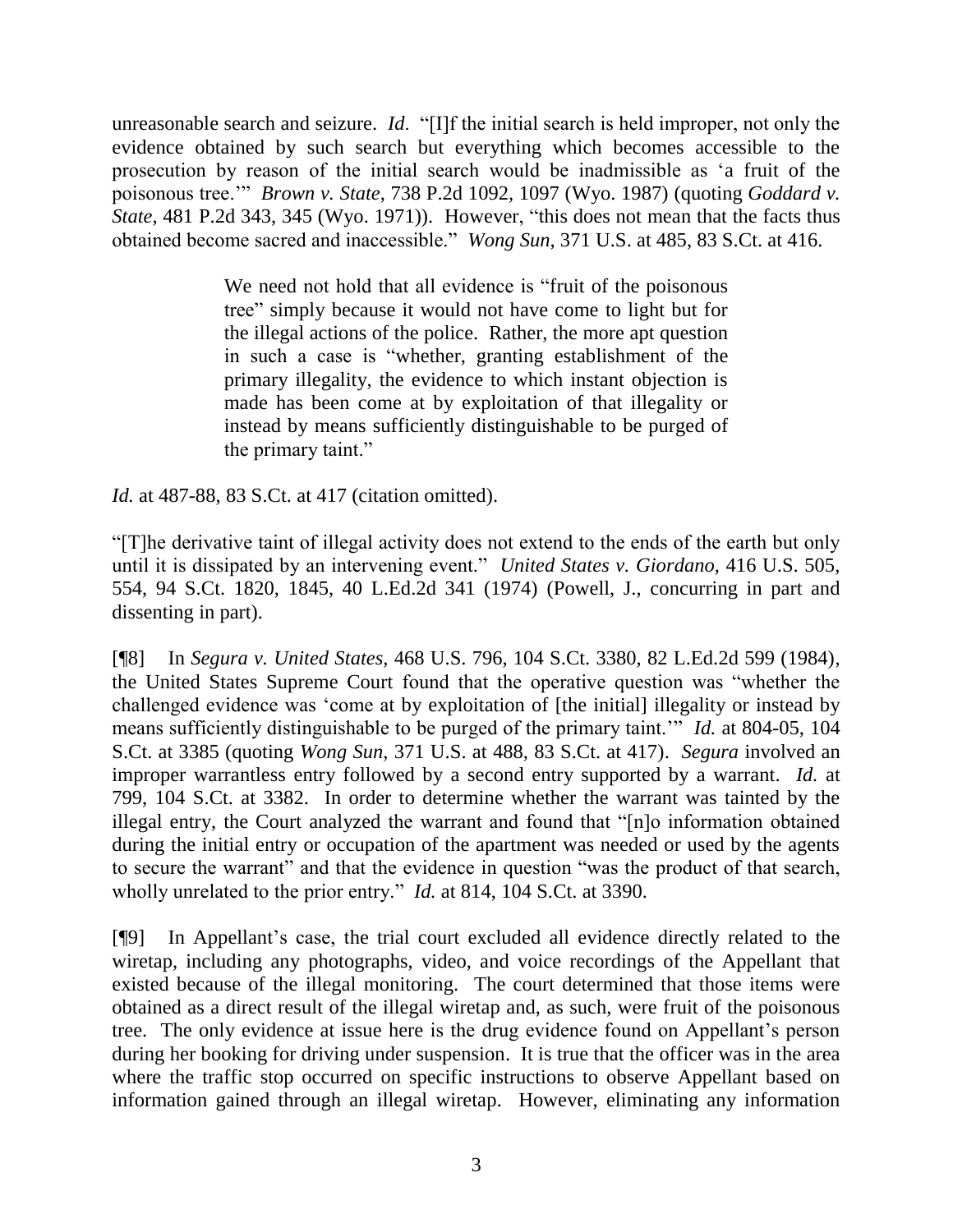connected to the tainted wiretap, the officer still had probable cause to perform the traffic stop because he observed the violation. Therefore, the traffic stop and booking pat-down were sufficiently separate from the original wiretap to obviate the use of the exclusionary rule in this situation.

[¶10] Appellant was in violation of the law. The truck she was driving did not have valid plates. The officer had the clear right to be where he was (on a public street) when he observed that violation. He acted appropriately and according to protocol by pulling Appellant over, and by arresting her when he discovered she was driving with a suspended license. Nothing in the record suggests he lacked probable cause for that stop. He then followed the standard procedure by taking Appellant to the jail, where she was processed and booked as normal. The fact that the officer"s initial observation of Appellant was motivated by information garnered through an illegal wiretap does not change the fact that the evidence at issue was properly gathered during a stop and arrest fully supported by probable cause. This evidence, unlike the excluded evidence related to the drug sting, was a product of the traffic stop and subsequent pat-down booking search. As such, it need not be excluded as fruit of the poisonous tree.

[¶11] Even were it possible to apply the exclusionary rule to this evidence, there would be very little incentive for a court to do so under these facts. The purpose of the exclusionary rule is to deter law enforcement from obtaining evidence through illegal means. *Wong Sun*, 371 U.S. at 485-86, 83 S.Ct. at 416. However, the public has a vital "interest in prosecuting those accused of crime and having them acquitted or convicted on the basis of all the evidence which exposes the truth." *United States v. Ceccolini*, 435 U.S. 268, 276, 98 S.Ct. 1054, 1060, 55 L.Ed.2d 268 (1978) (quoting *Alderman v. United States*, 394 U.S. 165, 174-75, 89 S.Ct. 961, 967, 22 L.Ed.2d 176 (1969)). "[A]pplication of the rule has been restricted to those areas where its remedial objectives are thought most efficaciously served." *Ceccolini*, 435 U.S. at 275, 98 S.Ct. at 1060 (quoting *United States v. Calandra*, 414 U.S. 338, 348, 94 S.Ct. 613, 620, 38 L.Ed.2d 561 (1974)). "The penalties visited upon the Government, and in turn upon the public because its officers have violated the law, must bear some relation to the purposes which the law is to serve." *Ceccolini*, 435 U.S. at 279, 98 S.Ct at 1061-62.

[¶12] Application of the exclusionary rule and extension of the fruit of the poisonous tree doctrine would serve no purpose here. Law enforcement officers believed they were working pursuant to a valid, statutorily authorized wiretap. As the 10th Circuit Court of Appeals stated when it rejected a claim based on ineffective assistance of counsel for failure to notice the expiration of the wiretapping statute, "the Wyoming Attorney General"s Office, several state district court judges, the Wyoming Supreme Court, the United States District Court for the District of Wyoming, dozens of defense attorneys, the Wyoming Legislature, the United States Attorney"s Office, and the Natrona County District Attorney"s Office also failed to notice the expiration of the statute." *United*